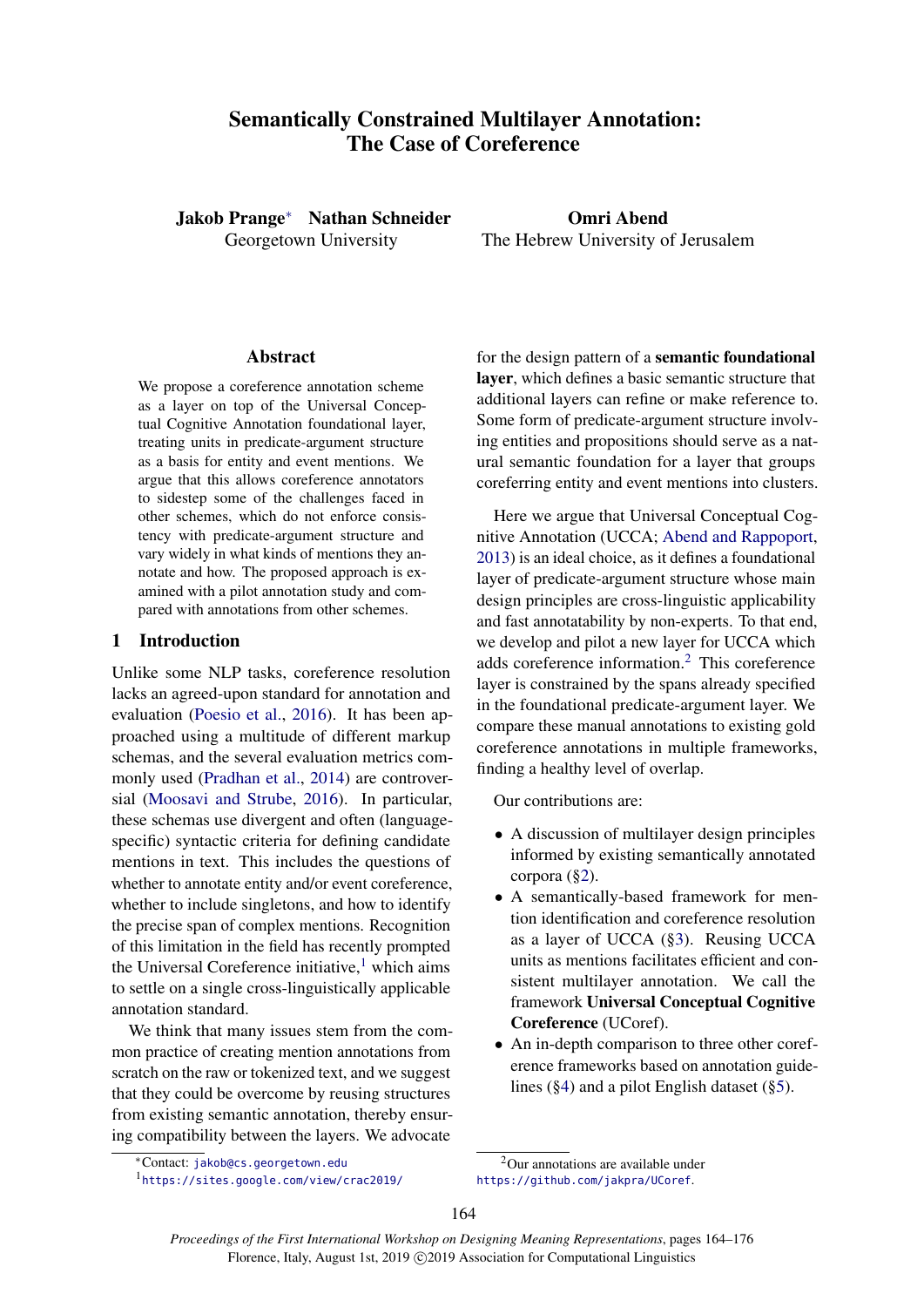<span id="page-1-0"></span>

Figure 1: A foundational UCCA analysis of three consecutive sentences from the Richer Event Description corpus, with examples of coreferent units superimposed (boxes). The context is that the speaker is posting a message to a forum in which she shares her own fears and asks for advice; *you* is coreferent with *anyone else*, and *them* refers back to the whole first scene.[3](#page-0-1) Circled nodes indicate semantic heads/minimal spans, as determined by following State (**S**) and Center (**C**) edges. In the third sentence, *Advice please!*, the addressee/adviser is a salient, but implicit Participant (A) which is expressed with a remote (dashed) edge to a prior mention. Remaining categories are abbreviated as: **H** – Parallel Scene, **P** – Process, **E** – Elaborator, **D** – Adverbial, **F** – Function.

#### 2 Background and Motivation

We first consider the organization of semantic annotations in corpora, arguing that UCCA's representation of predicate-argument structure should serve as a foundation for coreference annotations.

## <span id="page-1-1"></span>2.1 Approaches to Semantic Multilayering

A major consideration in the design of coreference annotation schemes, as well as meaning representations generally, is what the relevant annotation targets are and whether they should be normalized across layers when the text is annotated for multiple aspects of linguistic structure. Should coreference be annotated completely independently of decisions about syntactic phrases and semantic predicate-argument structures? On the one hand, this decoupling of the annotations might absolve the coreference annotators from having to worry about other annotation conventions in the corpus. On the other hand, this is potentially a recipe for

inconsistent annotations across layers, making it more difficult to integrate information across layers for complex reasoning in natural language understanding systems. Moreover, certain details of coreference annotation may be underdetermined such that relying on other layers would save coreference annotators and guidelines-developers from having to reinvent the wheel.

We can examine existing semantic annotation schemes with regard to two closely related criteria: a) anchoring, i.e. the previously determined underlying structure (characters, tokens, syntax, etc.) that defines the set of possible annotation targets in a new layer; and b) modularity, the extent to which multiple kinds of information are expressed as separate (possibly linked) structures/layers, which may be annotated in different phases.

Massively multilayer corpora. A few corpora comprise several layers of annotation, including semantics, with an emphasis on modularity of these layers. One example is OntoNotes [\(Hovy et al.,](#page-8-1) [2006\)](#page-8-1), annotated for syntax, named entities, word senses, PropBank [\(Palmer et al.,](#page-9-3) [2005\)](#page-9-3) predicateargument structures, and coreference. Another example is GUM [\(Zeldes,](#page-9-4) [2017\)](#page-9-4), with layers for syntactic, coreference, discourse, and document structure. Both of these resources cover multiple genres. Different layers in these resources are anchored differently, as noted below.

Token-anchored. Many semantic annotation layers are specified in terms of character or token offsets. This is the case for UCCA's Foundational Layer ([§2.2\)](#page-2-0), FrameNet [\(Fillmore and Baker,](#page-8-2) [2009\)](#page-8-2), RED [\(O'Gorman et al.,](#page-9-5) [2016\)](#page-9-5), all of the layers in GUM, and the named entity and word sense

<sup>3</sup>Following UCCA's philosophy, we interpret both *fears* and *them* mainly as evoking the emotional state of having fears (i.e., "how did you get over them"  $\approx$  "how did you get over being afraid"). This analysis abstracts away from the more direct reading as the specific objects of fear; but either way, the proper semantic head of the first sentence has to be *fears* (not *have*), and from our flexible minimum/maximum span policy it follows that any mention coreferring with *fears* automatically corefers with the whole scene.

Further, we interpret both *anyone else* and *you* as referring to the unknown-sized set of audience members sharing the speaker's fears. Whereas *you* introduces a presupposition that this set is non-empty, this is not the case for the negative polarity item *anyone else*. Although questionable in terms of cohesion (as the presupposition created by *you* fails if the answer to the first question is 'no'), this is a typical phenomenon in conversational data and can be explained by recognizing that the second question is implicitly conditional: "If so, how did you get over them?"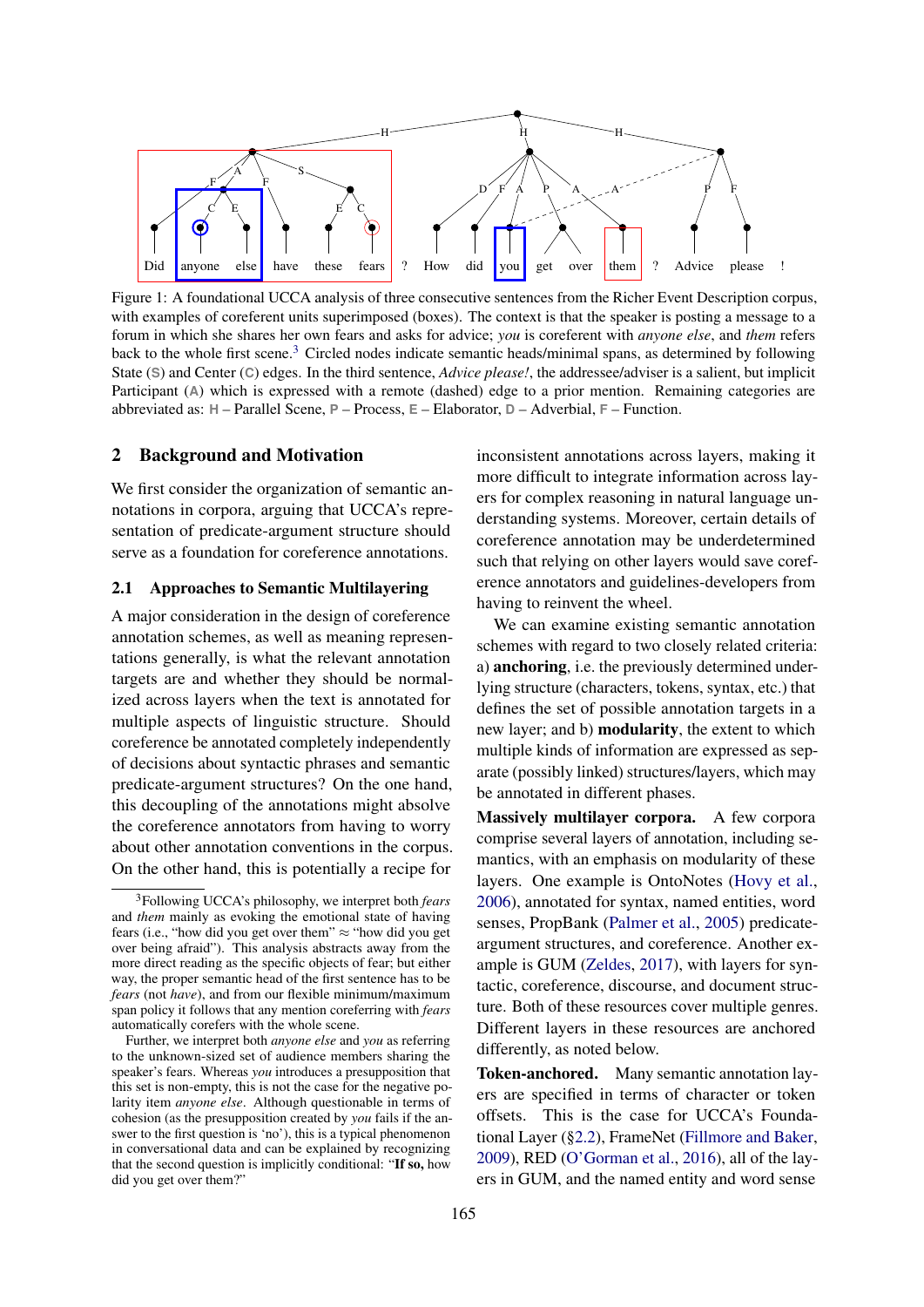annotations in OntoNotes. Though the guidelines may mention syntactic criteria for deciding what units to semantically annotate, the annotated data does not explicitly tie these layers to syntactic units, and to the best of our knowledge the annotator is not constrained by the syntactic annotation.

Syntax-anchored. Semantic annotations explicitly defined in terms of syntactic units include: PropBank (such as in OntoNotes); and the coreference annotations in the Prague Dependency Treebank (PDT; [Nedoluzhko et al.,](#page-9-6) [2016\)](#page-9-6). In addition, PDT's "deep syntactic" tectogrammatical layer, which is built on the syntactic analytic layer, can be considered quasi-semantic [\(Böhmová et al.,](#page-8-3) [2003\)](#page-8-3).

*Transformed syntax.* In other cases, semantic label annotations enrich skeletal semantic representations that have been deterministically converted from syntactic structures. One example is Universal Decompositional Semantics [\(White et al.,](#page-9-7) [2016\)](#page-9-7), whose annotations are anchored with Pred-Patt, a way of converting Universal Dependencies trees [\(Nivre et al.,](#page-9-8) [2016\)](#page-9-8) to approximate predicateargument structures.

Sentence-anchored. The Abstract Meaning Representation (AMR; [Banarescu et al.,](#page-8-4) [2013\)](#page-8-4) is an example of a highly integrative (anti-modular) approach to sentence-level meaning, without anchoring below the sentence level. AMR annotations take the form of a single graph per sentence, capturing a variety of kinds of information, including predicate-argument structure, sentence focus, modality, lexical semantic distinctions, coreference, named entity typing, and entity linking ("Wikification"). English AMR annotators provide the full graph at once (with the exception of entity linking, done as a separate pass), and do not mark how pieces of the graph are anchored in tokens, which has spawned a line of research on various forms of token-level alignment for parsing (e.g. [Flanigan](#page-8-5) [et al.,](#page-8-5) [2014;](#page-8-5) [Pourdamghani et al.,](#page-9-9) [2014;](#page-9-9) [Chen and](#page-8-6) [Palmer,](#page-8-6) [2017;](#page-8-6) [Szubert et al.,](#page-9-10) [2018;](#page-9-10) [Liu et al.,](#page-9-11) [2018\)](#page-9-11). Chinese AMR, by contrast, is annotated in a way that aligns nodes with tokens [\(Li et al.,](#page-8-7) [2016\)](#page-8-7).

Semantics-anchored. The approach we explore here is the use of a *semantic* layer as a foundation for a different type of semantic layer. Such approaches support modularity, while still allowing annotation reuse. A recent example for this approach is multi-sentence AMR [\(O'Gorman et al.,](#page-9-12) [2018\)](#page-9-12), which links together the previously annotated per-sentence AMR graphs to indicate corefer<span id="page-2-0"></span>ence across sentences.

### 2.2 UCCA's Foundational Layer

UCCA is a coarse-grained, typologically-motivated scheme for analyzing abstract semantic structures in text. It is designed to expose commonalities in semantic structure across paraphrases and translations, with a focus on predicate-argument and other semantic head-modifier relations. Formally, each text passage is annotated with a directed acyclic graph (DAG) over semantic elements called units. Each unit, corresponding to (anchored by) one or more tokens, is labeled with one or more semantic categories in relation to a parent unit.

The foundational layer $<sup>4</sup>$  $<sup>4</sup>$  $<sup>4</sup>$  specifies a DAG struc-</sup> ture organized in terms of scenes (events/situations mentioned in the text). This can be seen for three sentences in figure [1,](#page-1-0) where each corresponds to a Parallel Scene (denoted by the category label **H**) as three events are presented in sequence. A scene unit is headed by a predicate, which is either a State (**S**), like *these fears*, or a Process (**P**), like *get over*. Most scenes have at least one Participant (**A**), typically an entity or location—in this case, the individuals experiencing fear. Semantic refinements of manner, aspect, modality, negation, causativity, etc. are marked with the category Adverbial (**D**). Time (**T**) is used for temporal modifiers. Within a non-scene unit, the semantic head is marked Center (**C**), while semantic modifiers are Elaborators (**E**). Function (**F**) applies to words considered to add no semantic content relevant to the scene structure.

Some additional structural properties are worthy of note. An unanalyzable unit indicates that a group of tokens form a multiword expression with no internal semantic structure, like *get over* 'surmount'. A remote edge (reentrancy, shown as a dashed line in figure [1\)](#page-1-0) makes it possible for a unit to have multiple parent units such that the structure is not a tree. This is mainly used when a Participant is shared by multiple scenes. Texts are annotated in passages generally larger than sentences, and remote edges may cross sentence boundaries—for example, when a Participant mentioned in one sentence is implicit in the next, such as *you* as the implicit advice-giver in the sentence *Advice please!*. Implicit units are null elements used when there is a salient piece of the meaning that is implied but not expressed overtly *anywhere* in the passage. (If

<sup>4</sup>Annotation guidelines: [https://github.com/](https://github.com/UniversalConceptualCognitiveAnnotation/docs/blob/master/guidelines.pdf) [UniversalConceptualCognitiveAnnotation/docs/blob/](https://github.com/UniversalConceptualCognitiveAnnotation/docs/blob/master/guidelines.pdf) [master/guidelines.pdf](https://github.com/UniversalConceptualCognitiveAnnotation/docs/blob/master/guidelines.pdf)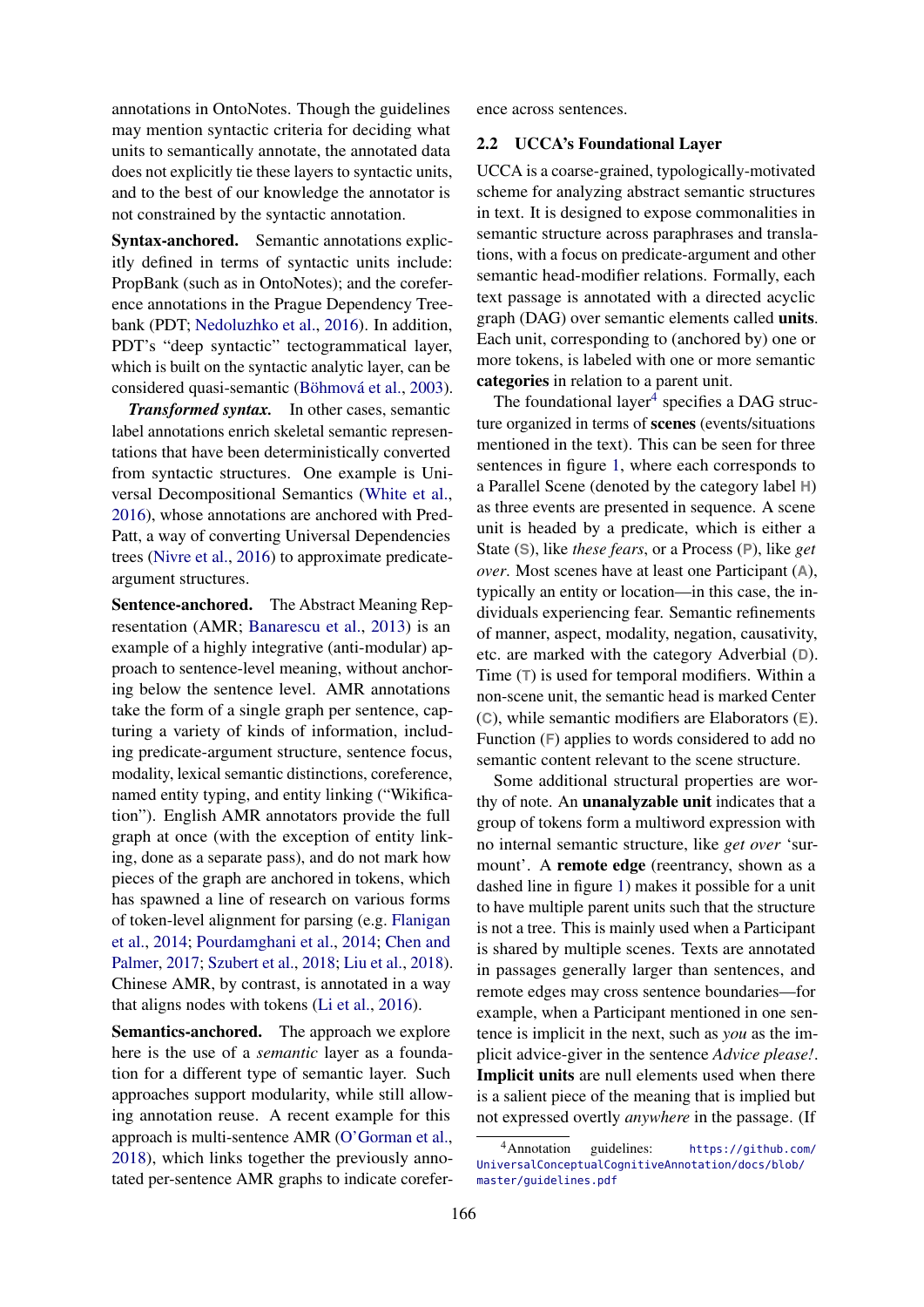<span id="page-3-1"></span>

Figure 2: The reference layer UCoref on top of UCCA's foundational layer. A new "referent node" is introduced as a parent for each cluster of coreferring mentions. Colors and shapes indicate coreferring mentions. By virtue of the remote Participant edge (dashed line), the addressee referent implicitly participates in the third scene as well.

the third sentence from figure [1](#page-1-0) was annotated in isolation, the advice-giver would be represented by an implicit unit.)

#### <span id="page-3-2"></span>2.3 Insufficiency of the Foundational Layer

In addition to the benefits of a semantic foundational layer for coreference annotation ([§2.1\)](#page-1-1), we point out how adding such a layer to UCCA would rectify shortcomings of the foundational layer.

First and foremost, UCCA currently lacks any representation of "true" coreference, i.e., the phenomenon that two or more *explicit* units are mentions of the same entity. Second, though remote edges are helpful for indicating that a Participant is shared between multiple scenes, this is problematic if the referent is mentioned multiple times in the passage. Because the information that those mentions are coreferent is missing, the choice which mention to annotate with a remote edge is underdetermined. This leads to multiple conceptually equivalent choices that are formally distinct, opening the way for spurious disagreements. For example, the implicit advice-giver in figure [1](#page-1-0) could be marked equally well with a remote edge to *anyone else* instead of *you*, resulting in a structurally diverging graph (taking the presented analysis as the reference). $5$  And third, many other implicit relations relevant to coreference (e.g., implied common sense part/whole relations, via *bridging*) are not exposed in the foundational layer of UCCA. A layer that annotates identity coreference could be extended with such additional information in the future.

## 3 The UCoref Layer

The underlying hypothesis of this work is that the spans of words that form referring expressions, i.e., evoke or point back to entities and events in the world, are also grouped as semantic units in the foundational layer of UCCA. This assumption is motivated by the fundamental principles of UCCA as a neo-Davidsonian theory: The basic elements of a discourse are descriptions of scenes ( $\approx$  events), and their basic elements are participants ( $\approx$  entities). We can thus automatically identify scene and participant units as referring. With this high-precision preprocessing and a small set of simple guidelines for identifying other UCCA units as referring, the process of *mention identification* in UCoref is very efficient. Figure [2](#page-3-1) illustrates how UCoref interacts with the foundational layer. Four referents and six mentions (two singletons) are identified based on the criteria below.

Scene and Participant units. The vast majority of referent mentions can be identified by two simple rules: 1) All scene units are considered mentions as they constitute descriptions of actions, movements, or states as defined in the foundational layer guidelines. 2) Similarly, all Participant units are considered mentions as they describe entities that are contributing to or affected by a scene/event (including locations and other scenes/events).

Special attention should be paid to relational nouns like *teacher* or *friend* that both refer to an entity and evoke a process or state in which the entity generally or habitually participates.<sup>[6](#page-0-1)</sup> According to the UCCA guidelines, these words are analyzed internally (as both **P**/**S** and **A** within a nested unit over the same span), in addition to the

<span id="page-3-0"></span><sup>5</sup>While additional, more restrictive guidelines could to some extent curb such confusion (e.g., by specifying that the closest appropriate mention to the left should always be chosen as the remote target), this would require the foundational layer annotators to be confident in the notion of coreference to determine which mentions are "appropriate", eliminating the modularity and intuitiveness we desire.

<sup>6</sup>A teacher is a person who teaches and a friend is a person who stands in a friendship relation with another person. Cf. [Newell and Cheung](#page-9-13) [\(2018\)](#page-9-13); [Meyers et al.](#page-9-14) [\(2004\)](#page-9-14).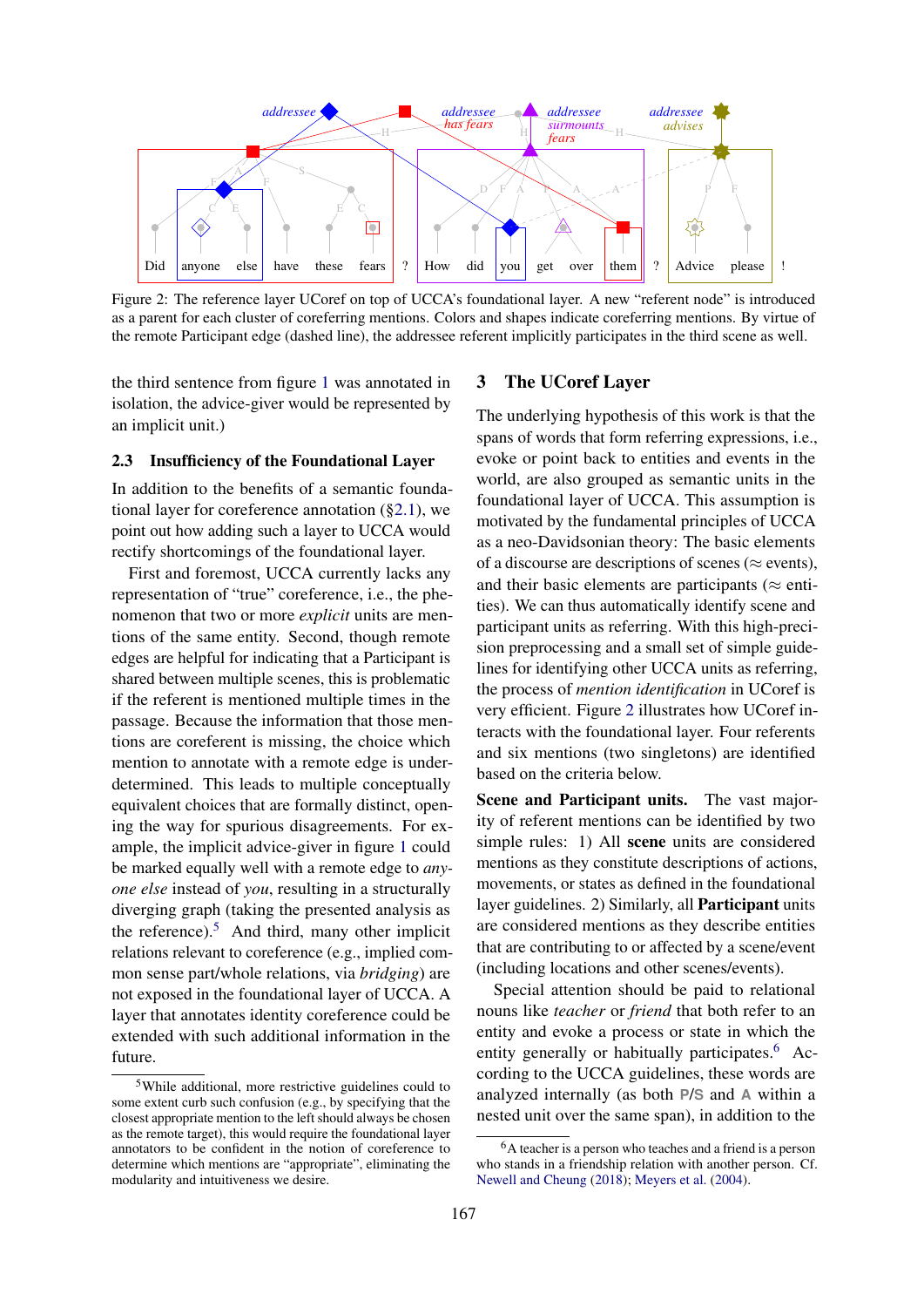context-dependent incoming edge from their parent. However, the inherent scene (of teaching or friendship) is merely *evoked*, but not *referred to*, and it is usually invariant with respect to the explicit context it occurs in. Moreover, treating one span of words as two mentions would pose a significant complication. Thus, we consider these units only in their role as Participant (and not scene) mentions.

Non-scene-non-participant units. A certain subset of the remaining unit types are considered to be mention *candidates*. This subset is comprised of the categories, *Time*, *Elaborator*, *Relator*, *Quantity*, and *Adverbial*. We give detailed guidelines for these categories, as well as for coreference markup, in the supplementary material (appendix [A\)](#page-10-0).

Center units. For simplicity, a referring unit with a *single* Center usually does not require its Center to be marked separately, as a unit always corefers with its Center (see [§4](#page-4-0) and [§5.1](#page-6-0) about how this relates to the min/max span distinction).

*Multi*-Center units receive a different treatment: One use of multi-Center units is coordination, where each conjunct is a Center. Here we do want to mark up the conjuncts in addition to the whole coordination unit—provided the whole unit is referring by one of the other criteria—and assign them to separate coreference clusters. Another class of multi-Center units, which we call *relative partitive constructions*, is less straightforward to handle. Consider a phrase like *the top of the mountain*. The intuition given in the UCCA guidelines is that while the phrase is syntactically and, to some extent, semantically headed by *top*, it can only be fully understood in relation to *mountain*; thus, both words should be Centers. This construction is clearly less symmetric than coordination, but at this point we do not have a reliable way of formally distinguishing the two in preprocessing, purely based on the UCCA structure and categories. Thus, multi-Center units deserve a more nuanced manual UCoref analysis in future work; however, for the sake of consistency and simplicity, we treat all multi-Center units in the same way as we treat coordinations in our pilot annotation ([§5\)](#page-5-0).

<span id="page-4-0"></span>Implicit units. Implicit units may be identified as mentions and linked to coreferring expressions just like any other unit, as long as they meet the criteria outlined above.

## 4 Comparison with Other Schemes

The task of coreference resolution is far from trivial and has been approached from many different angles. Below we give a detailed analysis of the theoretical differences between three particular frameworks: OntoNotes [\(Hovy et al.,](#page-8-1) [2006\)](#page-8-1), Richer Event Description (RED; [O'Gorman et al.,](#page-9-5) [2016\)](#page-9-5), and the Georgetown University Multilayer corpus (GUM; [Zeldes,](#page-9-4) [2017\)](#page-9-4).

Singletons and events. RED and UCoref annotate all nominal entity, nominal event, and verbal event mentions, including singletons.[7](#page-0-1) OntoNotes does not include singleton mentions in the coref-erence layer.<sup>[8](#page-0-1)</sup> Further, only those verbal mentions that are coreferent with a nominal are included. GUM includes all nominal mentions, including singletons and nominal event mentions, and follows the OntoNotes guidelines for verbal mentions.

Syntactic vs. semantic criteria. GUM and OntoNotes, despite not being *anchored* in syntax, specify syntactic criteria for mention and coreference annotation. The criteria in RED and UCoref, on the other hand, are fundamentally semantic. Rough syntactic guidance is only given where appropriate and at no time is a decisive factor.

Minimum and maximum spans. The policy on mention spans is often one of two extremes: *minimum* spans (also called *triggers* or *nuggets*), which typically only consist of the head word or expression that sufficiently describes the type of entity or event; or *maximum* spans (also called *full mentions*), containing all arguments and modifiers. GUM and OntoNotes generally apply a maximum span policy for nominal mentions, with just a few exceptions.<sup>[9](#page-0-1)</sup> For verbal mentions, OntoNotes chooses minimum spans, whereas GUM annotates full clauses or sentences. RED always uses minimum spans, except for time expressions, which follow the TIMEX3 standard [\(Pustejovsky et al.,](#page-9-15) [2010\)](#page-9-15). One of the main advantages of UCoref is that the preexisting predicate-argument and headmodifier structures of the foundational layer allow a flexible and reliable mapping between minimum and maximum span annotations. Addition-

<sup>&</sup>lt;sup>7</sup>For event coreference specifically, see also EventCoref-Bank (ECB; [Bejan and Harabagiu,](#page-8-8) [2010\)](#page-8-8) and the TAC-KBP Event Track [\(Mitamura et al.,](#page-9-16) [2015\)](#page-9-16), which uses the ACE 2005 dataset [\(LDC2006T06;](https://catalog.ldc.upenn.edu/LDC2006T06) [Doddington et al.,](#page-8-9) [2004\)](#page-8-9).

<sup>8</sup>A separate layer records all *named* entities, however, and non-coreferent ones can be considered singleton mentions.

 $9$ The GUM guidelines specify that clausal modifiers should not be included in a nominal mention.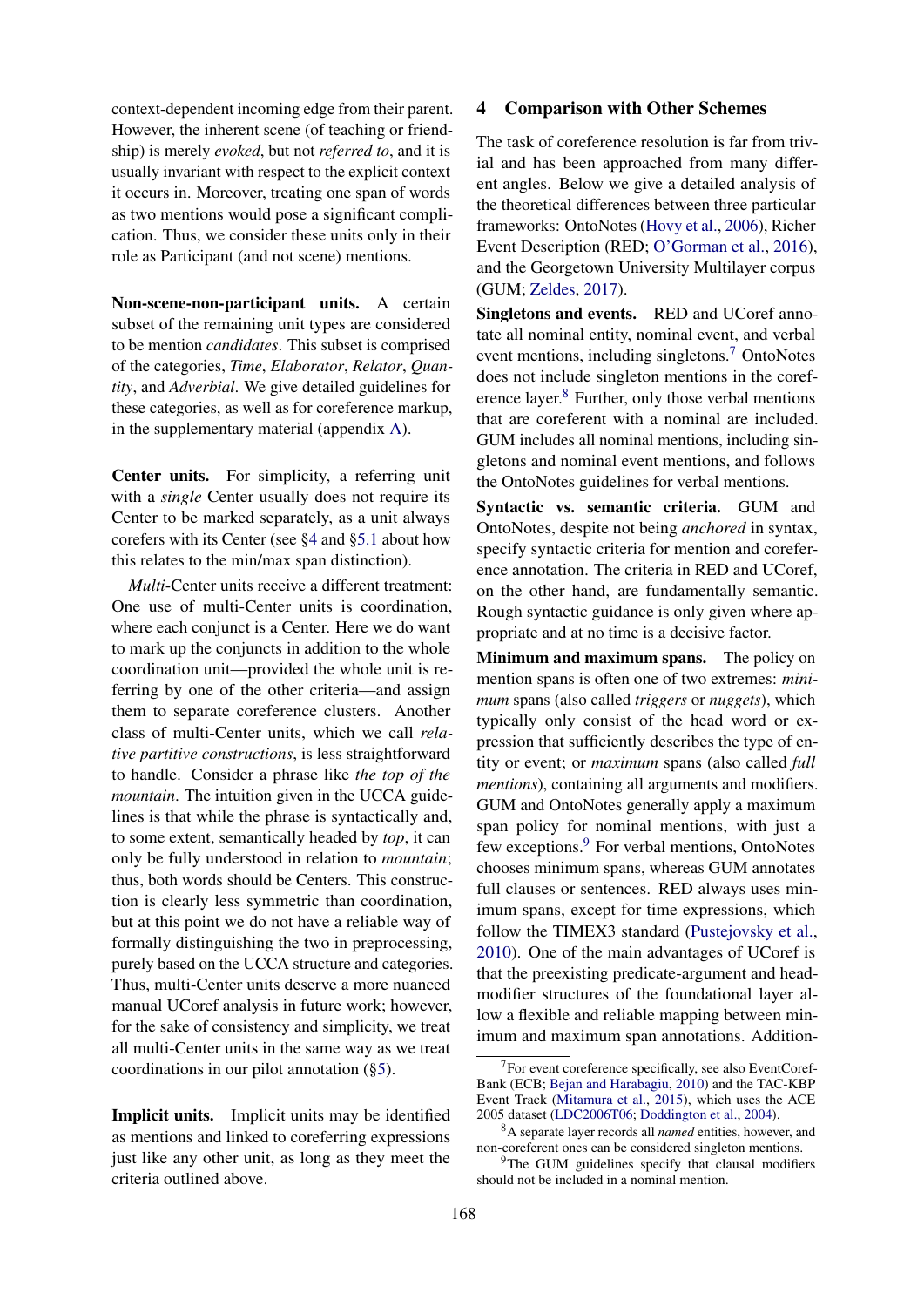ally, UCoref has 'null' spans, corresponding to implicit units in UCCA.[10](#page-0-1)

Predication. OntoNotes does not assert a coref-erence relation between copular arguments.<sup>[11](#page-0-1)</sup> RED distinguishes several relation types depending on the "predicativeness" of the expression and in particular asserts a set-membership (i.e., non-identity) relation when the second argument is indefinite. In GUM, relation types are assigned based on different criteria, $^{12}$  $^{12}$  $^{12}$  and, depending on the polarity and modality of the copula, its arguments may be marked as coreferring mentions, even if they are indefinite.<sup>[13](#page-0-1)</sup> A slightly different distinction is made in UCoref, where, thanks to the foundational layer, evokers of set-membership and attributive relations are marked as stative scenes in which the modified entity participates. Definite identity is handled in the same way as in RED, as well as relational nouns except for the special case of generic mentions (appendix [A.2\)](#page-11-0).

Apposition. In RED and OntoNotes, punctuation is considered a strict criterion for marking appositives, while GUM relies solely on syntactic completeness. In OntoNotes and GUM, ages specified after a person's name are considered separate appositional mentions, coreferring with the name mention they modify. UCoref takes advantage of UCCA's semantic Center-Elaborator structure, abstracting away from superficial markers like punctuation which may not be available in all genres and languages (details in appendix [A.2\)](#page-11-0).

Prepositions. Whereas OntoNotes and GUM stick to the syntactic notion of NPs, UCoref in-

cludes prepositions and case markers within mentions. This does not have a major effect on coreference, but contributes to consistency between languages that vary in the grammaticalization of their case marking.

Coordination. Our treatment of coordinate entity mentions is adopted and expanded from the GUM guidelines, where the span containing the full coordination is only marked up if it is antecedent to a plural pronominal mention. OntoNotes does not specify how coordinations in particular should be handled; while the guidelines state that out of *headsharing* (i.e., elliptic) mentions only the largest one should be picked, we assume that coordinations of multiple *explicitly headed* phrases are not targeted as mentions in addition to the conjuncts. The minimum span approach of RED precludes marking full coordinations in addition to conjuncts.

Summary. That OntoNotes does not annotate singleton mentions makes it the most restrictive out of the compared frameworks. Despite its emphasis on syntax, GUM is closer to our framework as it includes singletons and marks full spans for non-singleton events; the marking of bridging relations, directed coreference links, and information status present in GUM is beyond our scope here. RED is conceptually closest to UCoref in marking all entity, time, and event mentions, except for the difference in span boundaries. This can largely be resolved as we will show in [§5.1.](#page-6-0)

# <span id="page-5-0"></span>5 Pilot Annotation

In order to evaluate the accessibility of the annotation guidelines given above and in appendix [A,](#page-10-0) and facilitate empirical comparison with other schemes, we conducted a pilot annotation study. We annotated a small English dataset consisting of subsets of the OntoNotes [\(LDC2013T19\)](https://catalog.ldc.upenn.edu/LDC2013T19), RED [\(LDC2016T23\)](https://catalog.ldc.upenn.edu/LDC2016T23), and  $GUM<sup>14</sup>$  $GUM<sup>14</sup>$  $GUM<sup>14</sup>$  corpora with the UCCA foundational and coreference layers.<sup>[15](#page-0-1)</sup>

The OntoNotes documents are taken from blog posts, the GUM documents are WikiHow instructional guides, and the RED documents are online forum discussions. Because all annotations were done by a single annotator each and not reviewed, our results are to be understood as a proof of concept; measuring interannotator agreement will be

<sup>&</sup>lt;sup>10</sup>The coreference layer of the Prague Dependency Treebank [\(Nedoluzhko et al.,](#page-9-6) [2016\)](#page-9-6), quite similarly to the proposed framework, marks null-mentions arising from control verbs, reciprocals, and dual dependencies (in general, null-nodes arising from obligatory valency slot insertions into the tectogrammatical layer)—the syntactic equivalents of implicit units and remote edges in UCCA. Further, in case the mention is a root of a nontrivial subtree, it is underspecified whether the mention spans only the root, the whole subtree or some part of it.

<sup>&</sup>lt;sup>11</sup>Neither do [Poesio and Artstein](#page-9-17) (in the ARRAU corpus; [2008\)](#page-9-17).

 $12$ In particular, the notion of *bridging* is interpreted differently between GUM and RED: GUM reserves it for entities that are expected (from world knowledge) to stand in some relationship (e.g., part/whole) with each other, which is reflected in a definite initial mention of the 'bridging target' (*My car is broken; it's the motor*). RED uses it for copular predications involving relational/occupational nouns like *John is a/the killer*, which are simple 'coref' (or 'ana'/'cata', if one mention is a pronoun) relations in GUM. We consider neither of these definitions in this work (see appendix [A.2\)](#page-11-0).

<sup>13</sup>See also [Chinchor](#page-8-10) [\(1998\)](#page-8-10).

<sup>14</sup><https://github.com/amir-zeldes/gum>

<sup>&</sup>lt;sup>15</sup>Since the RED documents are not tokenized (character spans are used for mention identification), we preprocessed them with the PTB tokenizer and the Punkt sentence splitter using Python NLTK.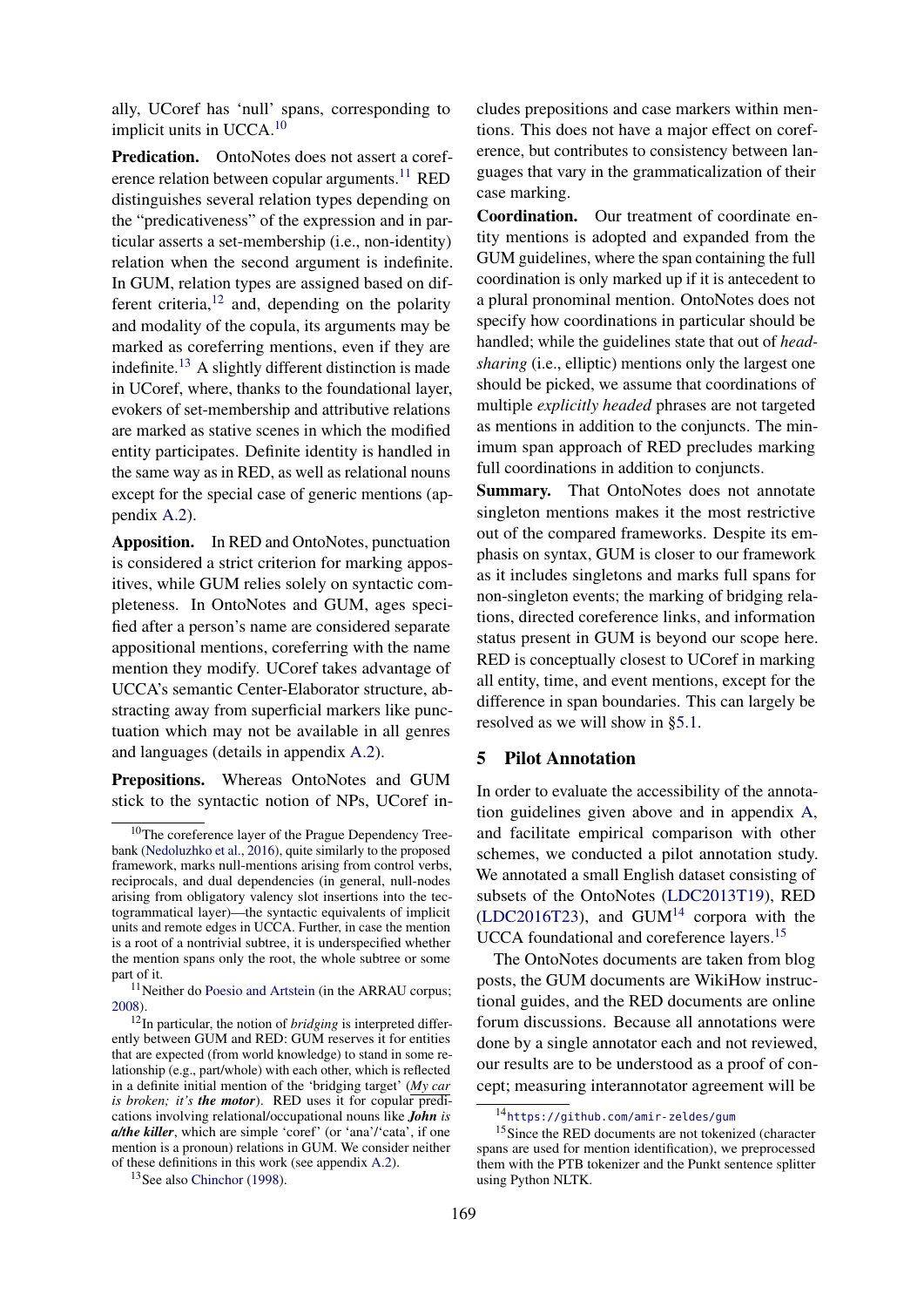<span id="page-6-1"></span>

|                              | <b>GUM</b> | OntoNotes | RED  |
|------------------------------|------------|-----------|------|
| sentences                    | 70         | 17        | 24   |
| tokens                       | 1180       | 303       | 302  |
| $\hookrightarrow$ non-punct  | 1030       | 261       | 2.74 |
| <b>UCCA</b> units            | 1436       | 336       | 379  |
| $\hookrightarrow$ candidates | 911        | 195       | 186  |

Table 1: Overview of our pilot dataset. *Candidates* refers to the UCCA units that are filtered by category for mention candidacy before manual annotation.

necessary in the future to gauge the difficulty of the task and quality of guidelines/data.

Table [1](#page-6-1) shows the distribution of tokens and UCCA foundational units, and table [2](#page-7-0) compares the distribution of UCoref units with the respective "native" annotation schema for each corpus. We can see that about one third of all UCCA units are identified as mentions, in all corpora. The automatic candidate filtering based on UCCA categories simplifies this process for the annotator by removing about one third to one half of units. There are similar amounts of scene and Participant units (both of which are always mentions), but it is important to note that Participant units can also refer to events. We can see this reflected by the majority of referent units being event referents. We can also see that most of the referents in GUM, RED, and UCoref are in fact singletons, and the number of non-singleton referents is quite similar between each scheme and UCoref. Most implicit units and targets of remote edges are part of a non-singleton coreference cluster, which confirms the issue of spurious ambiguity we pointed out in [§2.3.](#page-3-2)

#### <span id="page-6-0"></span>5.1 Recovering Existing Schemes

Next we examine the differences in gold annotations between our proposed schema and existing schemas and how we can (re)cover annotations in established schemas from our new schema. We can interpret this experiment as asking: If we had a perfect system for UCoref, could we use that to predict GUM/OntoNotes/RED-style coreference? And vice versa, if we had an oracle in one of those schemes, and possibly oracle UCoref mentions, how closely could we convert to UCoref?<sup>[16](#page-0-1)</sup>

Exact mention matches. A naïve approach would be to look at the token spans covered by all mentions and reference clusters and count how often we can find an exact match between UCoref and one of the existing schemes.

In UCoref, we use maximum spans by default, but thanks to the nature of the UCCA foundational layer, minimum spans can easily be recovered from Centers and scene-evokers. For schemas with a *minimum span* approach, we can switch to a minimum span approach in UCoref by choosing the head unit of each maximum span unit as its representative mention. This works well between UCoref and RED as they have similar policies for determining semantic heads, which is crucial for, e.g., light verb constructions. This would be problematic, however, when comparing to a minimum span schema that uses syntactic heads. For schemas with a *non-minimum span* approach, we keep only the maximum span units from UCoref and discard any heads that have been marked up representatively for their parent (e.g., as remote targets).

Fuzzy mention matches. Because our theoretical comparison in [§4](#page-4-0) exposed systematically diverging definitions of what to include in a mention span, we also apply an evaluation that abstracts away from some of these differences. We greedily identify one-to-one alignments for maximally overlapping mentions, as measured by the Dice coefficient:

$$
m_A^*, m_B^* \leftarrow \mathop{\arg\max}_{m_A \in (A \setminus L_A), m_B \in (B \setminus L_B)} \frac{|m_A \cap m_B|}{|m_A| + |m_B|}
$$

where  $L_A(L_B)$  records the mentions from annotation  $A(B)$  aligned thus far, and stopping when this score falls below a threshold  $\mu$ .  $\mu$  is a hyperparameter controlling how much overlap is required:  $\mu = 1$ corresponds to exact matches only, while  $\mu = 0$  includes all overlapping mention pairs as candidates (we report fuzzy match results for  $\mu = 0$ ). Once a mention is aligned it is removed from consideration for future alignments.

We align referents by the same procedure. Results are reported in table [3.](#page-7-1)

# 5.2 Findings

We can see in table [3](#page-7-1) that UCoref generally covers between 60% and 80% of exact *mentions* in existing schemes ('R' columns), however, the amount of UCoref units that are present in other schemes varies greatly, between 21.3% (OntoNotes) and 79.5% (RED; 'P' columns). This is generally expected based on our theoretical analysis in [§4.](#page-4-0) Fuzzy match has a great effect on the maximum span schemes in GUM and OntoNotes, resulting in up to 100% of mentions being aligned, and a lesser,

<sup>&</sup>lt;sup>16</sup>See also [Zeldes and Zhang](#page-9-18) [\(2016\)](#page-9-18), who base a full coreference resolution system on this idea.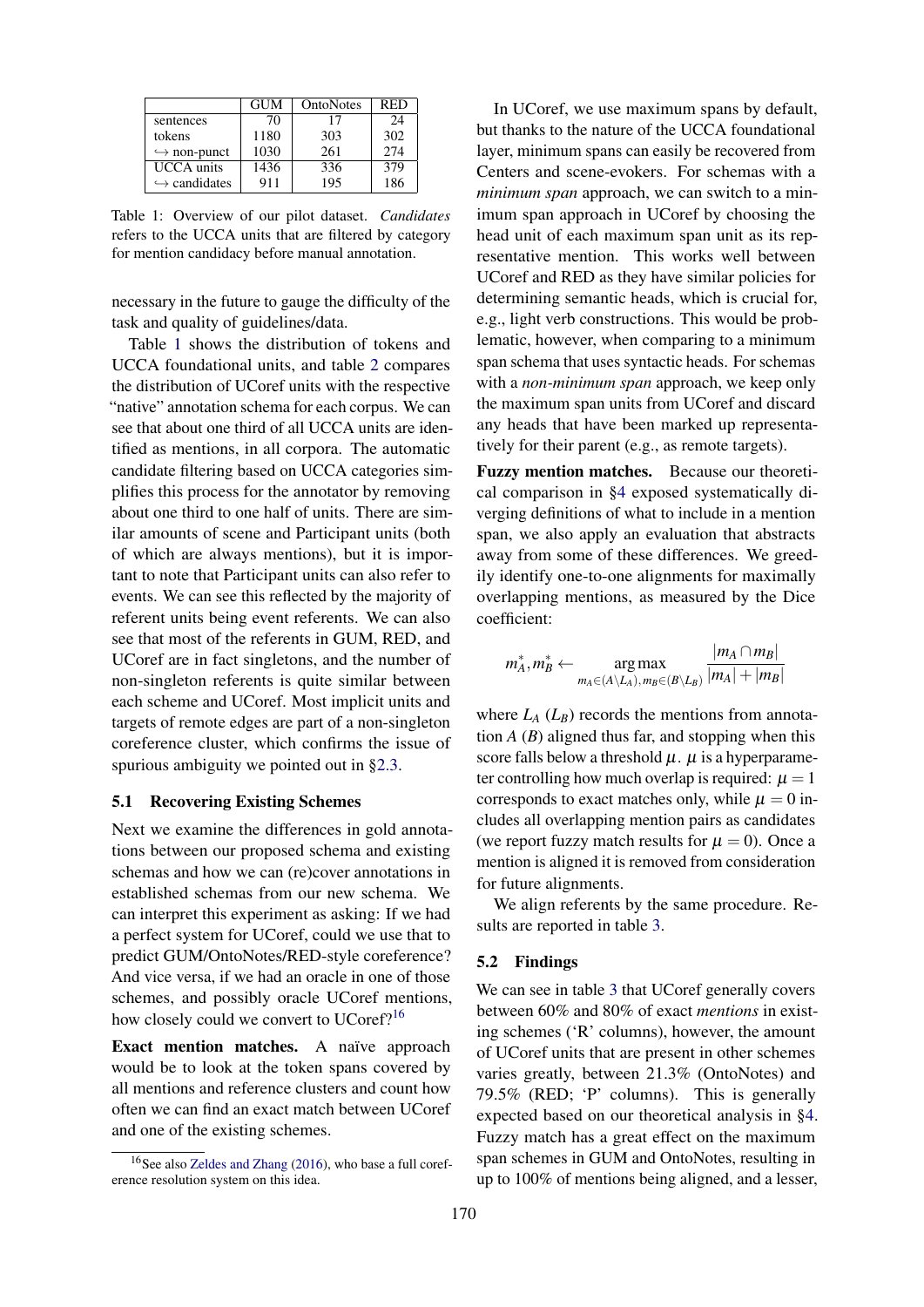<span id="page-7-0"></span>

|                            | <b>WikiHow</b><br>Blog   |            |            |            | Forum      |                          | <b>WikiHow</b>                  |            | Blog       |    |            | Forum      |            |  |
|----------------------------|--------------------------|------------|------------|------------|------------|--------------------------|---------------------------------|------------|------------|----|------------|------------|------------|--|
|                            | <b>GUM</b>               | <b>UCR</b> | <b>ONT</b> | <b>UCR</b> | <b>RED</b> | <b>UCR</b>               |                                 | <b>GUM</b> | <b>UCR</b> |    | <b>UCR</b> | <b>RED</b> | <b>UCR</b> |  |
| mentions                   | 288                      | 466        | 40         | 128        | .20        | 117                      | referents                       | 155        | 291        | 20 | 96         | 82         | 78         |  |
| $\hookrightarrow$ event    | 158                      | 208        | —          | 47         | 70         | 54                       | $\hookrightarrow$ event         | 108        | 180        |    | 43         | 58         | 47         |  |
| $\hookrightarrow$ entity/A | 127                      | 215        | —          | 66         | 47         | 58                       | $\hookrightarrow$ entity        | 47         | 108        | —  | 46         | 21         | 27         |  |
| $\hookrightarrow$ other    |                          | 43         | —          | 14         |            | J                        | $\hookrightarrow$ time          | 0          |            |    |            |            |            |  |
| $\hookrightarrow$ NE       |                          | —          | 10         | —          |            | $\overline{\phantom{0}}$ | $\hookrightarrow$ non-singleton | 46         | 36         | 10 | 13         | O          | 18         |  |
| $\hookrightarrow$ IMP      | $\overline{\phantom{0}}$ | 26         | -          |            | —          | 4                        | $\hookrightarrow$ IMP           | –          | 26         | —  |            | –          |            |  |
| $\hookrightarrow$ remote   | $\overline{\phantom{0}}$ | 10         | —          | $\sim$     |            |                          | $\hookrightarrow$ remote        |            | -          |    |            |            |            |  |

Table 2: Distribution of mentions and referents in the datasets. Mentions: Under *event*, we count UCoref (UCR) scenes, GUM mentions of the types 'event' or 'abstract', and RED EVENTs; under *entity*, we count UCR **A**'s, GUM 'person', 'object', 'place', and 'substance' mentions, and RED ENTITYs. *NE* stands for OntoNotes (ONT) named entities and IMP and remote for implicit and remote UCR units. A coreference cluster (**referent**) is classified as an *event* referent if there is at least one event mention of that referent, as a *time* referent if there is at least one UCR **T** / GUM 'time' / RED TIMEX3 mention of that referent, and as an *entity* referent otherwise; we also report how many of the IMP and remote units are part of non-singleton referents.

<span id="page-7-1"></span>

| mentions |                                                         |   |   |                  |                                                                                              |   |            |   |   | referents |            |              |   |                  |   |   |            |                                                      |  |
|----------|---------------------------------------------------------|---|---|------------------|----------------------------------------------------------------------------------------------|---|------------|---|---|-----------|------------|--------------|---|------------------|---|---|------------|------------------------------------------------------|--|
|          | <b>GUM</b>                                              |   |   | <b>OntoNotes</b> |                                                                                              |   | <b>RED</b> |   |   |           | <b>GUM</b> |              |   | <b>OntoNotes</b> |   |   | <b>RED</b> |                                                      |  |
|          |                                                         | R | F |                  |                                                                                              | F | D          | R | F |           |            | $\mathbf{R}$ | F | D.               | R | E | D          | R                                                    |  |
|          |                                                         |   |   |                  | $\begin{vmatrix} 41.7 & 60.6 & 49.4 & 21.3 & 67.5 & 32.3 & 79.5 & 77.5 & 78.5 \end{vmatrix}$ |   |            |   |   |           |            |              |   |                  |   |   |            | $=$   19.3 24.4 21.6   3.1 15.2 5.2   52.6 50.0 51.3 |  |
|          |                                                         |   |   |                  |                                                                                              |   |            |   |   |           |            |              |   |                  |   |   |            |                                                      |  |
|          | $\approx$ 67.0 97.2 79.3 31.5 100.0 47.9 88.9 86.7 87.8 |   |   |                  |                                                                                              |   |            |   |   |           |            |              |   |                  |   |   |            |                                                      |  |
|          |                                                         |   |   |                  |                                                                                              |   |            |   |   |           |            |              |   |                  |   |   |            | 59.6 75.6 66.7 10.4 50.0 17.2 80.8 76.8 78.8         |  |

Table 3: Exact  $(=)$  and fuzzy  $(\approx)$  referent matches based on exact and aligned mentions between UCoref and GUM, OntoNotes, and RED. Precision (P) and recall (R) are measured treating gold UCoref annotation as the prediction and gold annotation in each respective existing framework as the reference. Italics indicate minimum UCoref spans are used. Implicit UCoref units are excluded from this evaluation, and children of remote edges are only counted once (for their primary edge).

but still positive effect on RED.<sup>[17](#page-0-1)</sup> We observe a similar trend for *referent* matches, which follows partly from the mismatch in mention annotation, and partly from diverging policies in marking coreference relations, as discussed above. Whether or not singleton event and/or entity referents are annotated has a major impact here. Below we give examples for sources of non-exact mention matches that can be resolved using fuzzy alignment.

*GUM and OntoNotes.* A phenomenon that is trivially resolvable using fuzzy alignments is punctuation, which is excluded from all UCoref units, but included in GUM and OntoNotes. Another group of mentions recovered are prepositional phrases, where UCoref includes prepositions (*to them*, *since the end of 2005*), and GUM and OntoNotes do not (*them*, *the end of 2005*). As mentioned in [§4,](#page-4-0) GUM deviates from its maximum span policy for clausal modifiers of noun phrases, which are stripped off from the mention. Noun phrases modified in this way can be fuzzily aligned

with the maximum spans in UCoref, even if the modifier is very long: *people who are stuck on themselves intolerant of people different from them rude or downright arrogant* (UCoref) gets aligned with *people* (GUM).

*RED.* Almost 80% of both RED and UCoref mentions match exactly, but there are some cases of divergence: 1) One subset of these are time expressions like *this morning*, where, as pointed out above, RED marks maximum spans. However, in UCoref these are internally analyzable—thus their Center will be extracted for minimum spans (here, *morning*). On the other hand, idiomatic multiword expressions (MWEs) such as verb-particle constructions (e.g., *pass away* 'die') are treated as unanalyzable in UCCA, but only the syntactic head (*pass*) is included in RED. 2) Also interesting are predicative prepositions and adverbials in copular or expletive constructions: *there will be lots of good dr.s and nurses around*. Here, UCoref chooses *around* as the (stative) scene evoker (and would mark the prepositional object as a participant, if it is explicit), while RED chooses the copula *be*. 3) UCCA treats some verbs as modifiers rather than predicates themselves: e.g., *stopped* in

<sup>17</sup>Note, though, that this evaluation only shows us *if* we can find a fuzzy alignment, not whether the aligned spans are actually equivalent. As purely span-based alignment is prone to errors, a future extension to the algorithm should take information about (ideally semantic) heads into account.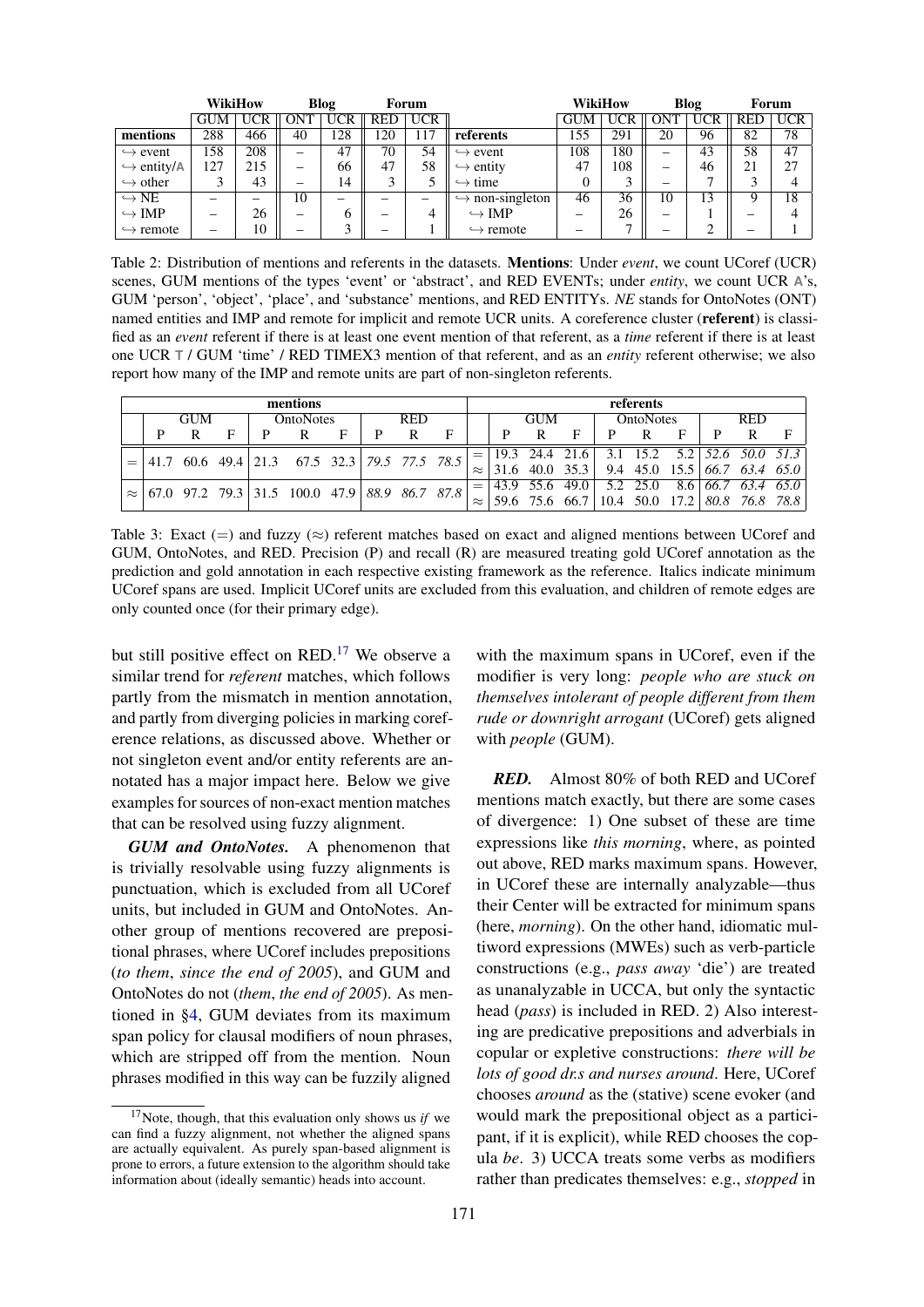*i m* [sic] *stopped feeling her move* and *it seemed* in *it seemed tom* [sic] *take forever*. The former, as an aspectual secondary verb, is labeled Adverbial (**D**); the latter, which injects the perspective of the speaker, is labeled Ground (**G**). Since we do not generally consider these categories referring, these are not annotated as mentions in UCoref, though they are in RED.

#### 5.3 Discussion

For the non-minimum span schemas GUM and OntoNotes, we can use a fuzzy mention alignment based on token overlap to find many pairs which aim to capture the same mention, only under different annotation conventions. RED is most similar to UCoref in defining what counts as a mention, though our corpus analysis showed that the notion of *semantic heads* is interpreted differently for certain constructions, where UCCA is more liberal about treating verbs as modifiers rather than heads. While counting fuzzy matches allows us to recover partially overlapping spans (time expressions, verbal MWEs), other phenomena (adverbial copula constructions, secondary verbs) have inconsistent policies between the two schemes that require more elaborate methods to align. We can thus, to some extent, use UCoref to predict REDstyle annotations, with the additional gain of flexible minimum/maximum spans and cross-sentence predicate-argument structure for a whole document. Furthermore, we see that UCoref subsumes all OntoNotes mentions and nearly all GUM mentions and is able to reconstruct coreference clusters in GUM with high recall.

# 6 Conclusion

We have defined and piloted a new, modular approach to coreference annotation based on the semantic foundational layer provided by UCCA. An oracle experiment shows high recall with respect to three existing schemes, as well as high precision with respect to the most similar of the three. We have released our annotations to fuel future investigations.

### Acknowledgments

We would like to thank Amir Zeldes and two anonymous reviewers for their many helpful comments, corrections, and pointers to relevant literature. This research was supported in part by NSF award IIS-1812778 and grant 2016375 from the United

States–Israel Binational Science Foundation (BSF), Jerusalem, Israel.

# References

- <span id="page-8-0"></span>Omri Abend and Ari Rappoport. 2013. [Universal Con](http://www.aclweb.org/anthology/P13-1023)[ceptual Cognitive Annotation \(UCCA\).](http://www.aclweb.org/anthology/P13-1023) In *Proc. of ACL*, pages 228–238, Sofia, Bulgaria.
- <span id="page-8-4"></span>Laura Banarescu, Claire Bonial, Shu Cai, Madalina Georgescu, Kira Griffitt, Ulf Hermjakob, Kevin Knight, Philipp Koehn, Martha Palmer, and Nathan Schneider. 2013. [Abstract Meaning Representation](http://www.aclweb.org/anthology/W13-2322) [for sembanking.](http://www.aclweb.org/anthology/W13-2322) In *Proc. of the 7th Linguistic Annotation Workshop and Interoperability with Discourse*, pages 178–186, Sofia, Bulgaria.
- <span id="page-8-8"></span>Cosmin Bejan and Sanda Harabagiu. 2010. [Unsuper](https://www.aclweb.org/anthology/P10-1143)[vised event coreference resolution with rich linguis](https://www.aclweb.org/anthology/P10-1143)[tic features.](https://www.aclweb.org/anthology/P10-1143) In *Proc. of ACL*, pages 1412–1422, Uppsala, Sweden.
- <span id="page-8-3"></span>Alena Böhmová, Jan Hajič, Eva Hajičová, and Barbora Hladká. 2003. [The Prague Dependency Treebank:](https://doi.org/10.1007/978-94-010-0201-1_7) [A three-level annotation scenario.](https://doi.org/10.1007/978-94-010-0201-1_7) In Anne Abeillé, editor, *Treebanks: Building and Using Parsed Corpora*, Text, Speech and Language Technology, pages 103–127. Springer Netherlands, Dordrecht.
- <span id="page-8-6"></span>Wei-Te Chen and Martha Palmer. 2017. [Unsuper](http://www.aclweb.org/anthology/E17-1053)[vised AMR-dependency parse alignment.](http://www.aclweb.org/anthology/E17-1053) In *Proc. of EACL*, pages 558–567, Valencia, Spain.
- <span id="page-8-10"></span>Nancy A. Chinchor. 1998. [Overview of MUC-7/MET-](https://www-nlpir.nist.gov/related_projects/muc/proceedings/muc_7_proceedings/overview.html)[2.](https://www-nlpir.nist.gov/related_projects/muc/proceedings/muc_7_proceedings/overview.html) In *Proc. of the Seventh Message Understanding Conference (MUC-7)*, Fairfax, Virginia.
- <span id="page-8-9"></span>George Doddington, Alexis Mitchell, Mark Przybocki, Lance Ramshaw, Stephanie Strassel, and Ralph Weischedel. 2004. [The Automatic Content Extrac](http://www.lrec-conf.org/proceedings/lrec2004/pdf/5.pdf)[tion \(ACE\) program - Tasks, data, and evaluation.](http://www.lrec-conf.org/proceedings/lrec2004/pdf/5.pdf) In *Proc. of LREC*, pages 837–840, Lisbon, Portugal.
- <span id="page-8-2"></span>Charles J. Fillmore and Collin Baker. 2009. [A frames](http://lingo.stanford.edu/sag/papers/Fillmore-Baker-2011.pdf) [approach to semantic analysis.](http://lingo.stanford.edu/sag/papers/Fillmore-Baker-2011.pdf) In Bernd Heine and Heiko Narrog, editors, *The Oxford Handbook of Linguistic Analysis*, pages 791–816. Oxford University Press, Oxford, UK.
- <span id="page-8-5"></span>Jeffrey Flanigan, Sam Thomson, Jaime Carbonell, Chris Dyer, and Noah A. Smith. 2014. [A discrim](http://www.aclweb.org/anthology/P14-1134)[inative graph-based parser for the Abstract Meaning](http://www.aclweb.org/anthology/P14-1134) [Representation.](http://www.aclweb.org/anthology/P14-1134) In *Proc. of ACL*, pages 1426–1436, Baltimore, Maryland, USA.
- <span id="page-8-1"></span>Eduard Hovy, Mitchell Marcus, Martha Palmer, Lance Ramshaw, and Ralph Weischedel. 2006. [OntoNotes:](http://www.aclweb.org/anthology/N06-2015) [the 90% solution.](http://www.aclweb.org/anthology/N06-2015) In *Proc. of HLT-NAACL*, pages 57–60, New York City, USA.
- <span id="page-8-7"></span>Bin Li, Yuan Wen, Lijun Bu, Weiguang Qu, and Nianwen Xue. 2016. [Annotating The Little Prince with](http://aclweb.org/anthology/W16-1702) [Chinese AMRs.](http://aclweb.org/anthology/W16-1702) In *Proc. of LAW X – the 10th Linguistic Annotation Workshop*, pages 7–15, Berlin, Germany.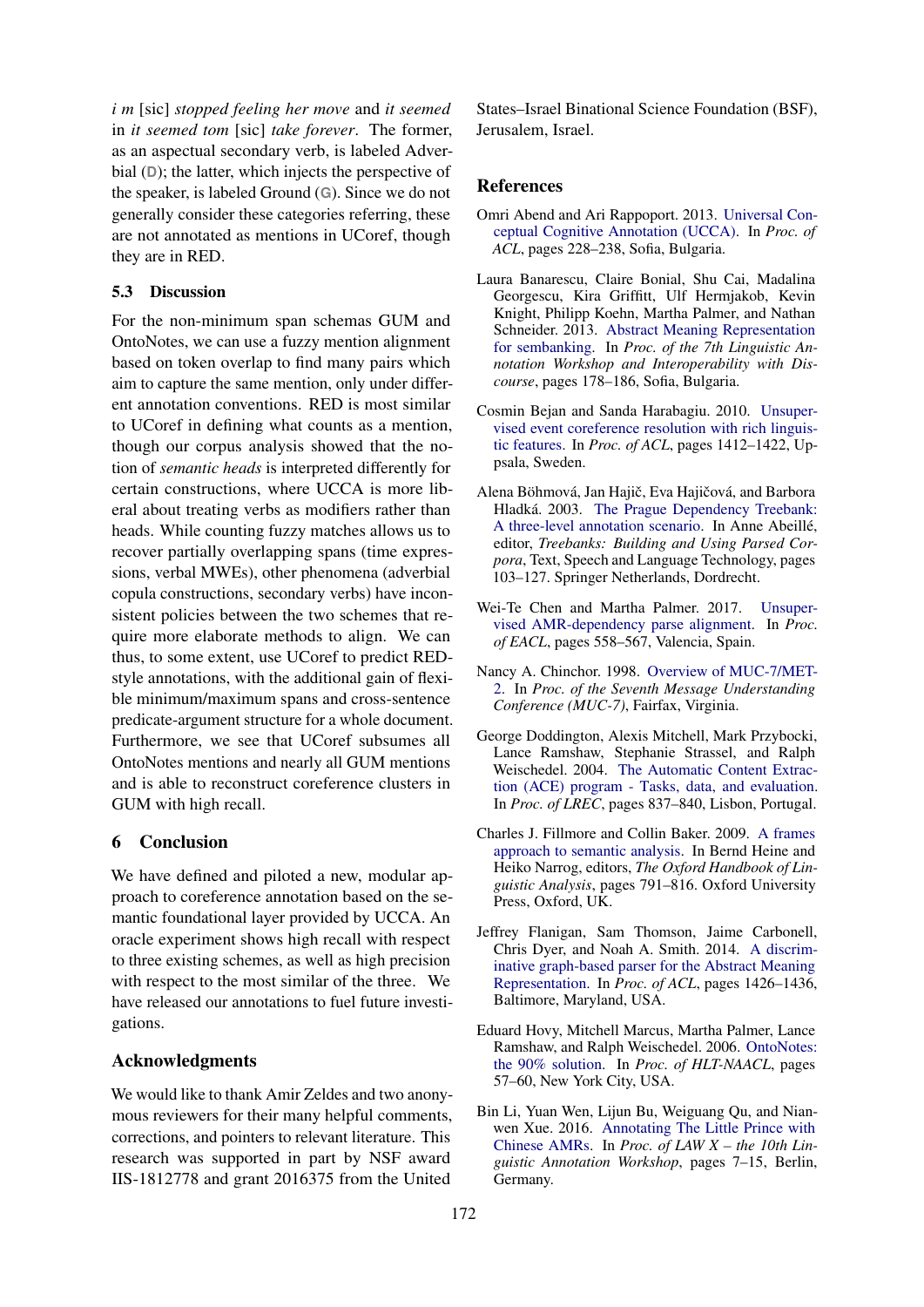- <span id="page-9-11"></span>Yijia Liu, Wanxiang Che, Bo Zheng, Bing Qin, and Ting Liu. 2018. [An AMR aligner tuned by](https://www.aclweb.org/anthology/D18-1264) [transition-based parser.](https://www.aclweb.org/anthology/D18-1264) In *Proc. of EMNLP*, pages 2422–2430, Brussels, Belgium.
- <span id="page-9-14"></span>Adam Meyers, Ruth Reeves, Catherine Macleod, Rachel Szekely, Veronika Zielinska, Brian Young, and Ralph Grishman. 2004. [The NomBank project:](http://www.aclweb.org/anthology/W04-2705) [an interim report.](http://www.aclweb.org/anthology/W04-2705) In *Proc. of the Frontiers in Corpus Annotation Workshop*, pages 24–31, Boston, Massachusetts, USA.
- <span id="page-9-16"></span>Teruko Mitamura, Zhengzhong Liu, and Eduard Hovy. 2015. [Overview of TAC-KBP 2015 Event Nugget](https://tac.nist.gov/publications/2015/additional.papers/TAC2015.KBP_Event_Nugget_overview.proceedings.pdf) [Track.](https://tac.nist.gov/publications/2015/additional.papers/TAC2015.KBP_Event_Nugget_overview.proceedings.pdf) In *Proc. of TAC*, Gaithersburg, Maryland, USA.
- <span id="page-9-2"></span>Nafise Sadat Moosavi and Michael Strube. 2016. [Which coreference evaluation metric do you trust?](https://www.aclweb.org/anthology/P16-1060) [A proposal for a link-based entity aware metric.](https://www.aclweb.org/anthology/P16-1060) In *Proc. of ACL*, pages 632–642, Berlin, Germany.
- <span id="page-9-6"></span>Anna Nedoluzhko, Michal Novák, Silvie Cinková, Marie Mikulová, and Jiří Mírovský. 2016. [Coref](http://www.lrec-conf.org/proceedings/lrec2016/pdf/882_Paper.pdf)[erence in Prague Czech-English Dependency Tree](http://www.lrec-conf.org/proceedings/lrec2016/pdf/882_Paper.pdf)[bank.](http://www.lrec-conf.org/proceedings/lrec2016/pdf/882_Paper.pdf) In *Proc. of LREC*, pages 169–176, Portorož, Slovenia.
- <span id="page-9-13"></span>Edward Newell and Jackie Chi Kit Cheung. 2018. [Con](http://www.lrec-conf.org/proceedings/lrec2018/pdf/461.pdf)[structing a lexicon of relational nouns.](http://www.lrec-conf.org/proceedings/lrec2018/pdf/461.pdf) In *Proc. of LREC*, pages 3405–3410, Miyazaki, Japan.
- <span id="page-9-8"></span>Joakim Nivre, Marie-Catherine de Marneffe, Filip Ginter, Yoav Goldberg, Jan Hajič, Christopher D. Manning, Ryan McDonald, Slav Petrov, Sampo Pyysalo, Natalia Silveira, Reut Tsarfaty, and Daniel Zeman. 2016. [Universal Dependencies v1: a multilingual](http://www.lrec-conf.org/proceedings/lrec2016/pdf/348_Paper.pdf) [treebank collection.](http://www.lrec-conf.org/proceedings/lrec2016/pdf/348_Paper.pdf) In *Proc. of LREC*, pages 1659– 1666, Portorož, Slovenia.
- <span id="page-9-12"></span>Tim O'Gorman, Michael Regan, Kira Griffitt, Ulf Hermjakob, Kevin Knight, and Martha Palmer. 2018. [AMR beyond the sentence: the Multi-sentence](http://aclweb.org/anthology/C18-1313) [AMR corpus.](http://aclweb.org/anthology/C18-1313) In *Proc. of COLING*, pages 3693– 3702, Santa Fe, New Mexico, USA.
- <span id="page-9-5"></span>Tim O'Gorman, Kristin Wright-Bettner, and Martha Palmer. 2016. [Richer Event Description: Integrating](http://aclweb.org/anthology/W16-5706) [event coreference with temporal, causal and bridg](http://aclweb.org/anthology/W16-5706)[ing annotation.](http://aclweb.org/anthology/W16-5706) In *Proc. of the 2nd Workshop on Computing News Storylines*, pages 47–56, Austin, Texas, USA.
- <span id="page-9-3"></span>Martha Palmer, Daniel Gildea, and Paul Kingsbury. 2005. [The Proposition Bank: An annotated cor](http://dx.doi.org/10.1162/0891201053630264)[pus of semantic roles.](http://dx.doi.org/10.1162/0891201053630264) *Computational Linguistics*, 31(1):71–106.
- <span id="page-9-17"></span>Massimo Poesio and Ron Artstein. 2008. [Anaphoric](http://www.lrec-conf.org/proceedings/lrec2008/pdf/297_paper.pdf) [Annotation in the ARRAU Corpus.](http://www.lrec-conf.org/proceedings/lrec2008/pdf/297_paper.pdf) In *Proc. of LREC*, pages 1170–1174, Marrakech, Morocco.
- <span id="page-9-0"></span>Massimo Poesio, Roland Stuckardt, and Yannick Versley, editors. 2016. *[Anaphora Resolution: Al](http://link.springer.com/10.1007/978-3-662-47909-4)[gorithms, Resources, and Applications](http://link.springer.com/10.1007/978-3-662-47909-4)*. Theory and Applications of Natural Language Processing. Springer, Berlin.
- <span id="page-9-9"></span>Nima Pourdamghani, Yang Gao, Ulf Hermjakob, and Kevin Knight. 2014. [Aligning English strings with](http://www.aclweb.org/anthology/D14-1048) [Abstract Meaning Representation graphs.](http://www.aclweb.org/anthology/D14-1048) In *Proc. of EMNLP*, pages 425–429, Doha, Qatar.
- <span id="page-9-1"></span>Sameer Pradhan, Xiaoqiang Luo, Marta Recasens, Eduard Hovy, Vincent Ng, and Michael Strube. 2014. [Scoring coreference partitions of predicted men](https://www.aclweb.org/anthology/P14-2006)[tions: a reference implementation.](https://www.aclweb.org/anthology/P14-2006) In *Proc. of ACL*, pages 30–35, Baltimore, Maryland.
- <span id="page-9-15"></span>James Pustejovsky, Kiyong Lee, Harry Bunt, and Laurent Romary. 2010. [ISO-TimeML: An international](http://www.lrec-conf.org/proceedings/lrec2010/pdf/55_Paper.pdf) [standard for semantic annotation.](http://www.lrec-conf.org/proceedings/lrec2010/pdf/55_Paper.pdf) In *Proc. of LREC*, pages 394–397, Valletta, Malta.
- <span id="page-9-20"></span>Marta Recasens, Zhichao Hu, and Olivia Rhinehart. 2016. [Sense anaphoric pronouns: Am I one?](https://www.aclweb.org/anthology/W16-0701) In *Proc. of the Workshop on Coreference Resolution Beyond OntoNotes (CORBON 2016)*, pages 1–6, San Diego, California.
- <span id="page-9-10"></span>Ida Szubert, Adam Lopez, and Nathan Schneider. 2018. [A structured syntax-semantics interface for English-](http://aclweb.org/anthology/N18-1106)[AMR alignment.](http://aclweb.org/anthology/N18-1106) In *Proc. of NAACL-HLT*, pages 1169–1180, New Orleans, Louisiana.
- <span id="page-9-7"></span>Aaron Steven White, Drew Reisinger, Keisuke Sakaguchi, Tim Vieira, Sheng Zhang, Rachel Rudinger, Kyle Rawlins, and Benjamin Van Durme. 2016. [Uni](https://aclweb.org/anthology/D16-1177)[versal Decompositional Semantics on Universal De](https://aclweb.org/anthology/D16-1177)[pendencies.](https://aclweb.org/anthology/D16-1177) In *Proc. of EMNLP*, pages 1713–1723, Austin, Texas, USA.
- <span id="page-9-4"></span>Amir Zeldes. 2017. [The GUM corpus: creating mul](https://link.springer.com/article/10.1007/s10579-016-9343-x)[tilayer resources in the classroom.](https://link.springer.com/article/10.1007/s10579-016-9343-x) *Language Resources and Evaluation*, 51(3):581–612.
- <span id="page-9-19"></span>Amir Zeldes. 2018. [A predictive model for no](https://www.aclweb.org/anthology/W18-0704)[tional anaphora in English.](https://www.aclweb.org/anthology/W18-0704) In *Proc. of the First Workshop on Computational Models of Reference, Anaphora and Coreference*, pages 34–43, New Orleans, Louisiana.
- <span id="page-9-18"></span>Amir Zeldes and Shuo Zhang. 2016. [When annota](https://www.aclweb.org/anthology/W16-0713)[tion schemes change rules help: A configurable ap](https://www.aclweb.org/anthology/W16-0713)[proach to coreference resolution beyond OntoNotes.](https://www.aclweb.org/anthology/W16-0713) In *Proc. of the Workshop on Coreference Resolution Beyond OntoNotes (CORBON 2016)*, pages 92–101, Ann Arbor, Michigan.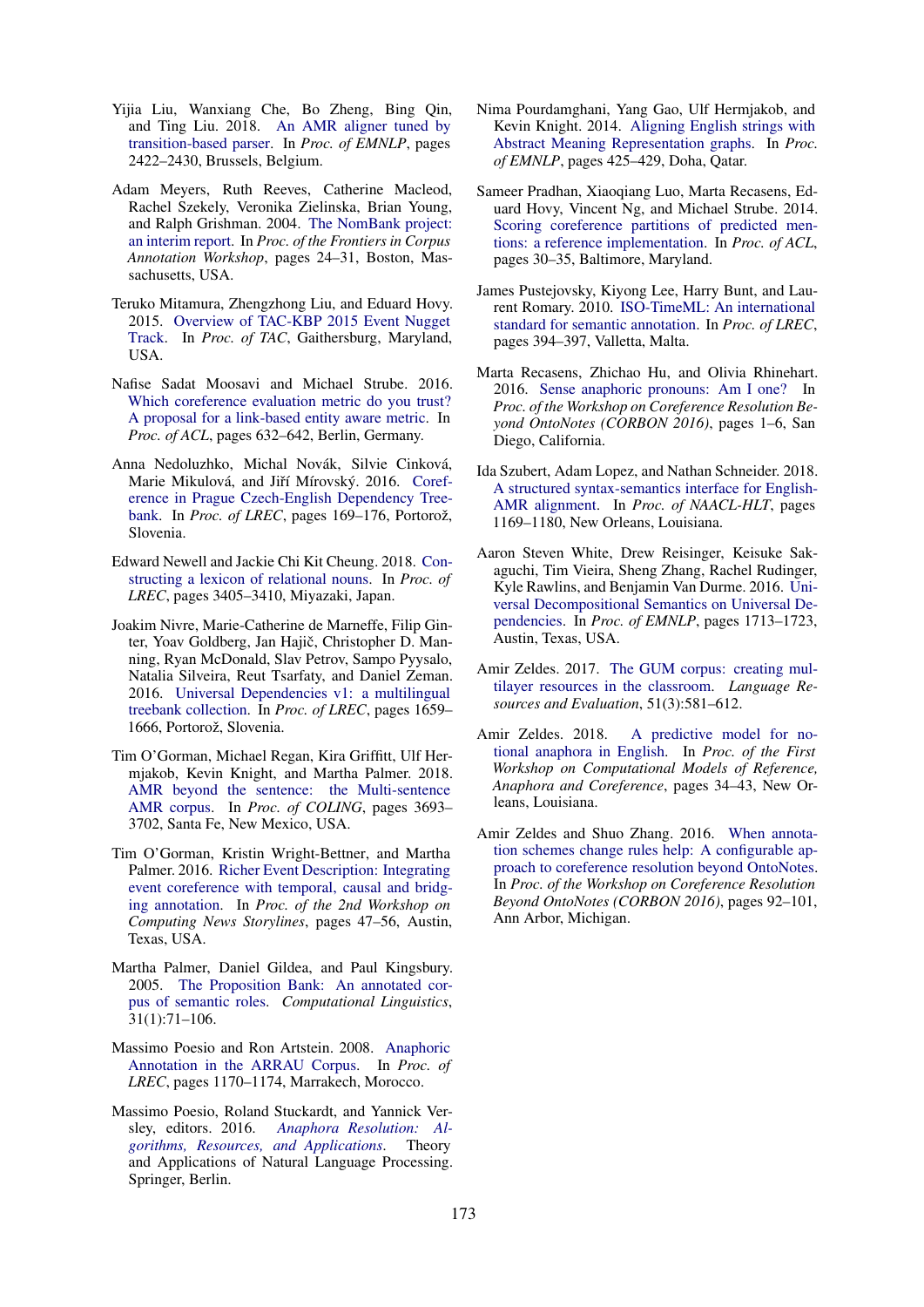### <span id="page-10-0"></span>A Detailed Guidelines

# A.1 Identifying Mentions

Non-scene-non-participant units. A certain subset of the remaining unit types are considered to be mention *candidates*. This subset is comprised of the categories, *Time*, *Elaborator*, *Relator*, *Quantity*, and *Adverbial*.

*Time (T)* Absolute or relative time expressions like *on May 15, 1990*, *now*, or *in the past*, which are marked Time (**T**) in UCCA, are considered mentions. However, frequencies and durations, which are also **T** units in UCCA, are discarded. In order to reliably distinguish these different kinds of time expressions from each other, they have to be identified manually.

*Elaborator (E)* Elaborators modifying the Center (**C**) of a non-scene unit are considered mentions if they themselves describe a scene or entity. This is the case, for example, with (relative) clauses and (prepositional) phrases describing the Center's relation with another entity as in

[ the book<sub>C</sub> [about the dog<sub>C</sub> 
$$
]_E
$$
],

as well as contingent attributive modifiers, which are stative scenes in UCCA, like *old* in

[ the 
$$
[old_S (book)_A]_E
$$
 book<sub>C</sub>].

By contrast, Elaborator units that do not evoke a person, thing, abstract object, or scene are not considered referring, as in

# *[ medical<sup>E</sup> school<sup>C</sup> ]*,

where *medical* is an inherent property and thus non-referring.

In English, this often corresponds to units whose Center is an adjective, adverb, or determiner.<sup>[18](#page-0-1)</sup> Bear in mind, however, that these syntactic criteria are language-specific and should only be taken as rough guidance, rather than absolute rules. Thus, referring non-scene Elaborators should be identified manually. By contrast, **E**-scenes will be identified as mentions automatically, by the scene unit criterion.

*Relator (R)* Relators should be marked as mentions if and only if they constitute an anaphoric (or cataphoric) reference *in addition to* their relating function.

As an illustration what we mean by that, consider the two occurrences of that in the following example, which are both Relators in UCCA:

#### *I* didn't like **that**<sub>1</sub> he said the things **that**<sub>2</sub> he said.

Here, *that*<sub>2</sub> is an anaphoric reference to *things*, whereas *that*<sub>1</sub> is purely functional and thus should not be identified as referring. In English, this corresponds to the syntactic category of relative pronouns.

Most **R** units, however, are non-referring expressions like prepositions, so identification of the few referring instances of Relators has to be done manually.

*Quantity (Q)* Partitive constructions like *one of the 5 books* contain mentions of two distinct referents: *the 5 books* and *one of the 5 books*. According to the v2 UCCA guidelines, these expressions should be annotated as an Elaborator-Center structure with a remote edge:

# *[[ one<sup>Q</sup> (books)<sup>C</sup> ]<sup>C</sup> [ of<sup>R</sup> the<sup>F</sup> 5<sup>Q</sup> books<sup>C</sup> ]<sup>E</sup> ]<sup>X</sup>*

Such an annotation will result in correct identification of the two mentions based on the guidelines given so far (by choosing the **E** unit and the whole  $X^{19}$  $X^{19}$  $X^{19}$  unit), without the need to identify the Quantifier (**Q**) unit *oneQ*. However, in foundational layer annotations made based on the UCCA v1 guidelines the same phrase would receive a flat structure (cf. discussion of Centers above):

# $[$  *one* $Q$  *of* $R$  *the* $F$   $5Q$  *books* $C$   $JX$

In this case, we choose the whole X unit as a mention of the one book (respecting semantics rather than morphology), and the **Q** unit *5* as a mention of the five books.

*Adverbial (D)* While most Adverbial units (**D**) are by default not considered to be referring (they describe secondary relations over events), in some cases **D** units can be identified as mentions (also see coordinated mentions in appendix [A.2\)](#page-11-0).

One such phenomenon are prepositional phrases like *for another reason* and *in the majority of cases* are annotated as **D** in the corpus, as they modify scenes, not entities.

Another class of Adverbial units that may be identified as referring are the so-called secondary verbs like *help*, *want* and *offer*, which, according to the UCCA guidelines, modify scenes evoked

<sup>18</sup>According to the UCCA v1 guidelines, articles are to be annotated as Elaborators. In the v2 guidelines, the default category for articles has changed to Function.

 $19$ We use the placeholder X here as the actual category depends on the context (i.e., sibling and parent units) in which a unit is embedded.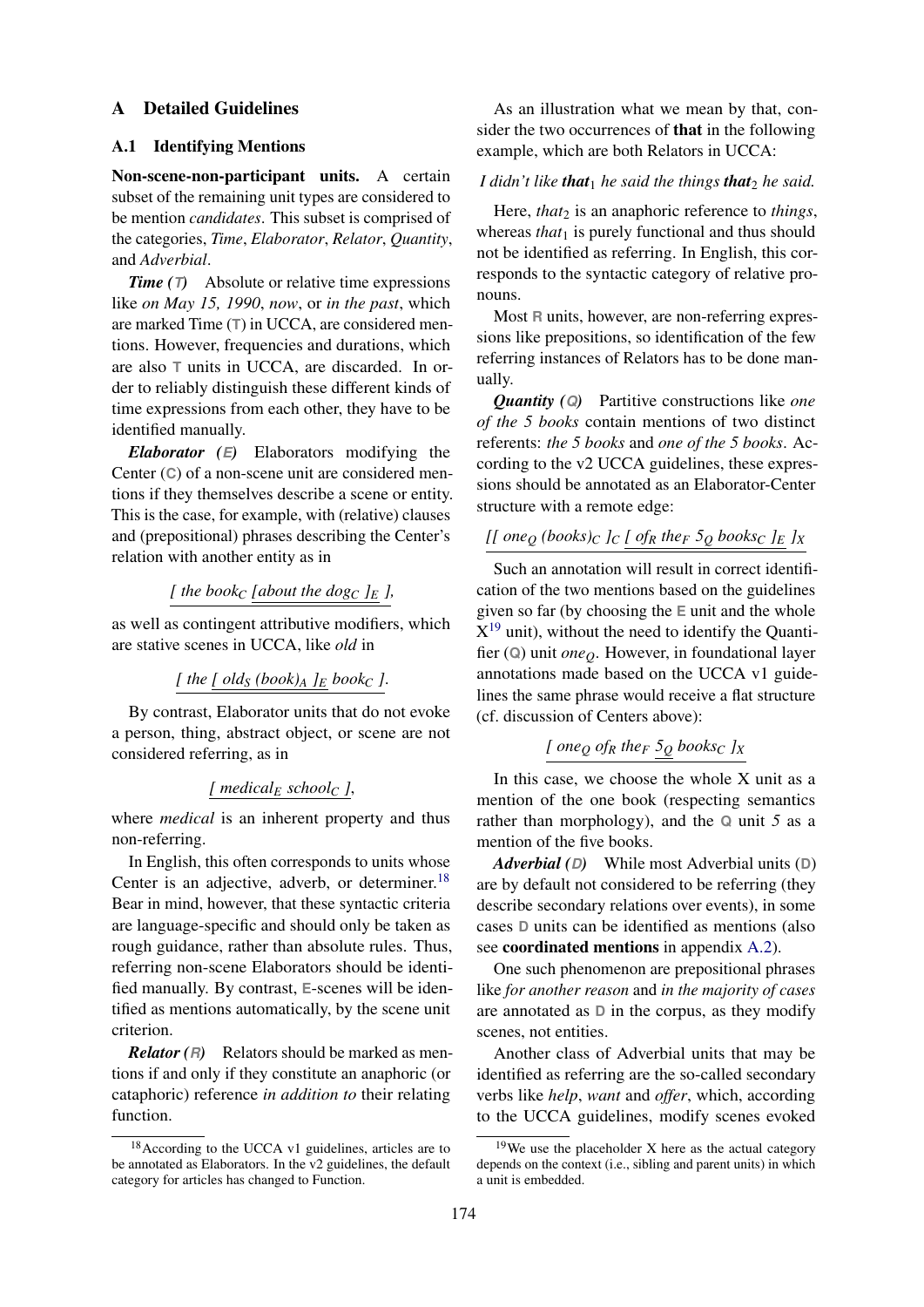by primary verbs, but do not themselves denote scenes. However, the relations described by them can sometimes be coreferring antecedents independently from the main scene:

*[ I<sup>A</sup> lost<sup>P</sup> [ 10 lbs ]<sup>A</sup> . ]<sup>j</sup>*  $[$   $I_A$   $was_F$  *extremely<sub>D</sub>*  $h$ *appy<sub>S</sub>*  $[$   $a$ *bout<sub>R</sub>*  $that_C$   $J_A$ *j*  $]$ . vs. *[ She<sup>A</sup> helpedDi me<sup>A</sup> loseP j [ 10 lbs ]<sup>A</sup> . ] [ I<sup>A</sup> really<sup>D</sup> appreciated<sup>P</sup> thatAi ] .*

In both examples, *losing weight* is the main scene according to UCCA, however, in the second example the object of appreciation is *helping*. Thus, we do mark secondary verbs as mentions, but *only if* they are referred back to in the way demonstrated above.

## <span id="page-11-0"></span>A.2 Resolving Coreference

Appositives. Appositives and titles cooccurring with (named) entity mentions are annotated as Elaborators in UCCA and thus automatically included in the entity mention they modify. They should be marked as separate mentions, coreferring with the modified unit.

If a title or occupational noun occurs by itself or as a copular argument, we treat it as a relational noun as described in the next paragraph.

Extensional vs. intensional readings. A coordinated mention of a group of individuals, such as *John, Paul, and Mary* evokes a referent that is distinct from the possibly already evoked referents of *John*, *Paul*, and *Mary*, respectively.

Relational nouns (e.g., "the president [of Y]"), which are instantiated by a specific individual or a fixed-size set of individuals (e.g., "[X's] parents") at any given point in time, should usually be marked as coreferring with their instances, as inferred from context. This corresponds to an *extensional* (or set-theoretical) notion of reference: a distinct referent is identified by the individuals in which this concept manifests (extension).

Only in clearly generic statements like

# *The president's power is limited by the constitution. You should always do what your parents tell you to.*

should they evoke separate referents from any specific presidents or parents also mentioned in the same discourse. This corresponds to an *intensional* (or indirect) notion of reference: a distinct referent is identified by its general idea or concept (intension), rather than its instances.

Mentions of group-like entities with undetermined size, such as *the committee* or *all committee members*, should always be analyzed intensionally, evoking a referent separate from the possibly men-tioned referents for the individuals comprising it.<sup>[20](#page-0-1)</sup>

Negated scenes. Mentions of scenes are referring and should be marked as coreferring with other mentions of the same scene (same process or state and same participants), regardless of whether or not that scene really took place or is hypothetical:

# *I hoped she liked the pizza<sup>i</sup> and was relieved when I learned she did<sup>i</sup> .*

When both a scene and its negation are mentioned, these mentions should evoke separate referents:

*I hoped she liked the pizza<sup>i</sup> and was surprised when I learned she didn't<sup>j</sup> .*

Coordinated mentions. When entities or events are described in conjunction, they evoke a separate referent for each of the conjuncts, and a third one for the set comprising them. The whole coordination can be explicitly referred to with another (pronominal) mention:

*It is likely [ that [ the shock will dislocate ]<sup>i</sup> and [* (the shock) break both your arms  $j_i$   $j_k$ ;

*nevertheless this<sup>k</sup> is a small price to pay for your life.*

*I want [ Ivy<sup>i</sup> and William<sup>j</sup> ]<sup>k</sup> on my debate team, because [ both of them ]<sup>k</sup> are great.*

However, if the mentions are presented in *dis*junction, no separate mention for the full disjunction should be marked. If an anaphoric pronoun occurs, there are several options.

For events, a secondary relation (marked **D** in UCCA) that holds for both conjuncts, if available, should be marked instead:

*It is likely<sub>k</sub> [ that [ the shock will dislocate*  $\int_i$  *or [* (the shock) break both your arms  $j_j$  *]*; *nevertheless this<sup>k</sup> is a small price to pay for your life.*

If such a unit is not available, and for entities, no coreference relation exists:

*I want [ Ivy<sup>i</sup> or William<sup>j</sup> ] on my debate team, because [ both of them ]<sup>k</sup> are great.*

 $^{20}$ But singular and plural mentions of the same group can corefer [\(Zeldes,](#page-9-19) [2018\)](#page-9-19).